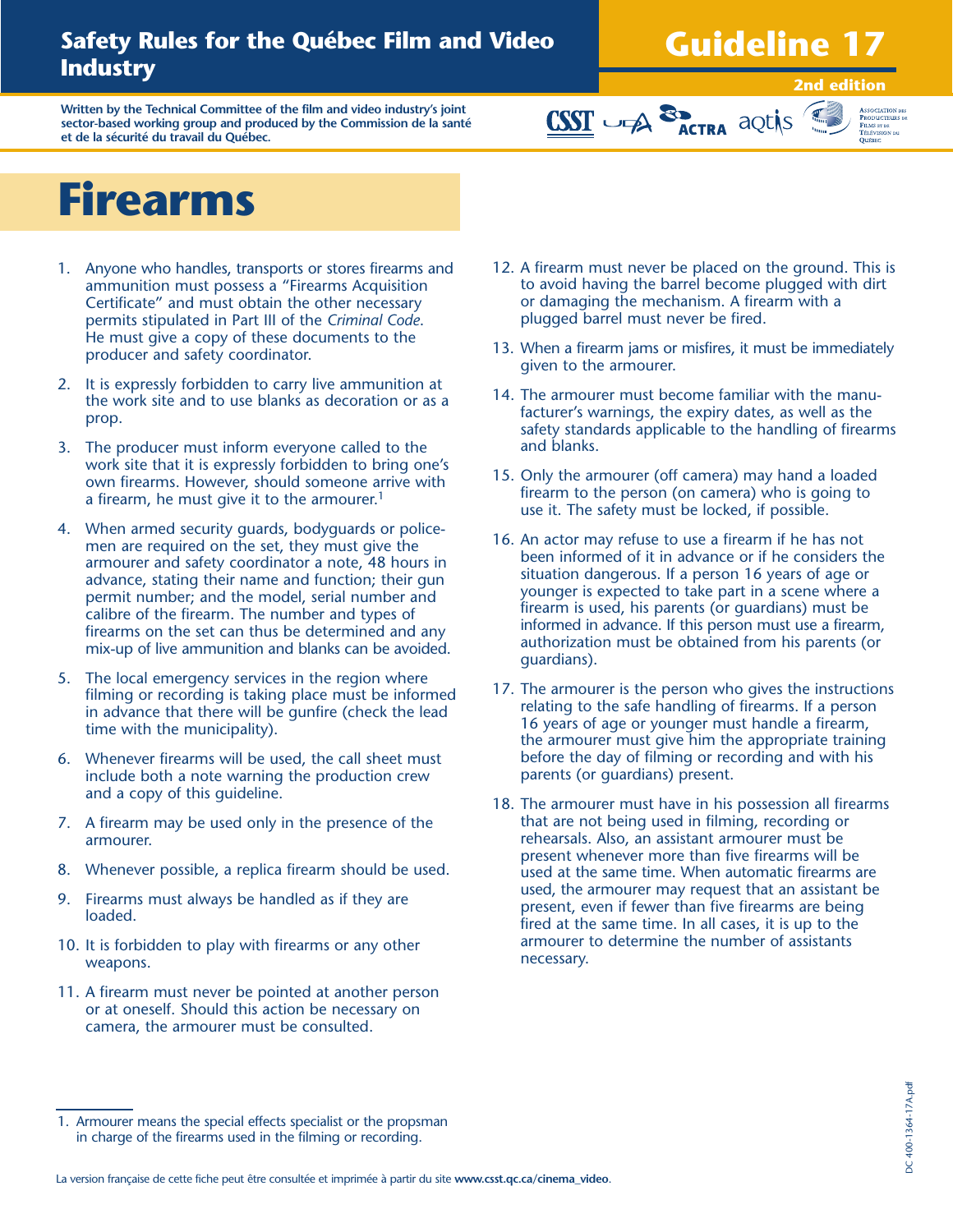### 2nd edition **Guideline 17**



**Safety measures for the technical crew when a shot is fired**

- 19. The producer must give the armourer a copy of the script in advance. A meeting is held between the producer, director and armourer to discuss the desired effect. The armourer determines the minimum blank charge necessary to produce the effect, taking into account the location of the action (hospital, prison, etc.). He informs the director, safety coordinator and personnel about what will take place on the set. The producer has the responsibility of ensuring that the effect requested by the director can be produced safely.
- 20. If changes are made to the scenes involving special effects with firearms, the producer, director and armourer must meet again to discuss them.
- 21. The first assistant director (film) or the unit manager (video) must ensure that the armourer has checked the firearms and other weapons before they are used.
- 22. The armourer or his assistants load the firearms just before they are used in filming or recording.
- 23. The armourer must unload the firearms immediately after each take. At the end of each day of filming or recording, he must clean the firearms, check them and do an inventory of them. If ever a firearm is missing, the armourer must inform the producer about it.
- 24. On the set, the armourer does all the firearm adjustments, modifications and repairs.
- 25. Any change made to a blank charge must be done only by the armourer and in the shop.
- to be complied with and the protective equipment<br>
necessary when guns are fired. The producer must<br>
supply this equipment.<br>
La version française de cette fiche peut être consultée et imprimée à partir du site **www.csst.qc.** 26. The armourer is the person who evaluates the distances to be complied with and the protective equipment necessary when guns are fired. The producer must supply this equipment.
- 27. Anyone within a 45-degree angle of the firearm axis and 3 m or less from the front or from a side of the firearm must be protected by a polycarbonate (Lexan) screen and also wear ear protection.
- 28. Anyone outside the 45-degree angle from the firearm axis and more than 3 m from the front and side of the firearm must be protected by a sound blanket and wear safety glasses and ear protection.
- 29. People within a distance of 7.6 m in all directions must wear eye and ear protection.
- 30. Anyone not playing an essential role in the filming or recording must be more than 10.7 m from the point of discharge.
- 31. Before any gunfire, the production and unit crews must warn everyone on the site by posting the bilingual announcement "*coup de feu*–gunfire".

#### **References**

Permits that may be required:

- Firearms Acquisition Certificate
- Permit to transport a restricted weapon
- Permit to carry a restricted weapon
- Restricted Weapon Registration Certificate
- Designation for prohibited weapons

**Note. –** The information contained in this guideline is not exhaustive and does not replace current standards, laws and regulations.

**Written by the Technical Committee of the film and video industry's joint sector-based working group and produced by the Commission de la santé et de la sécurité du travail du Québec.**